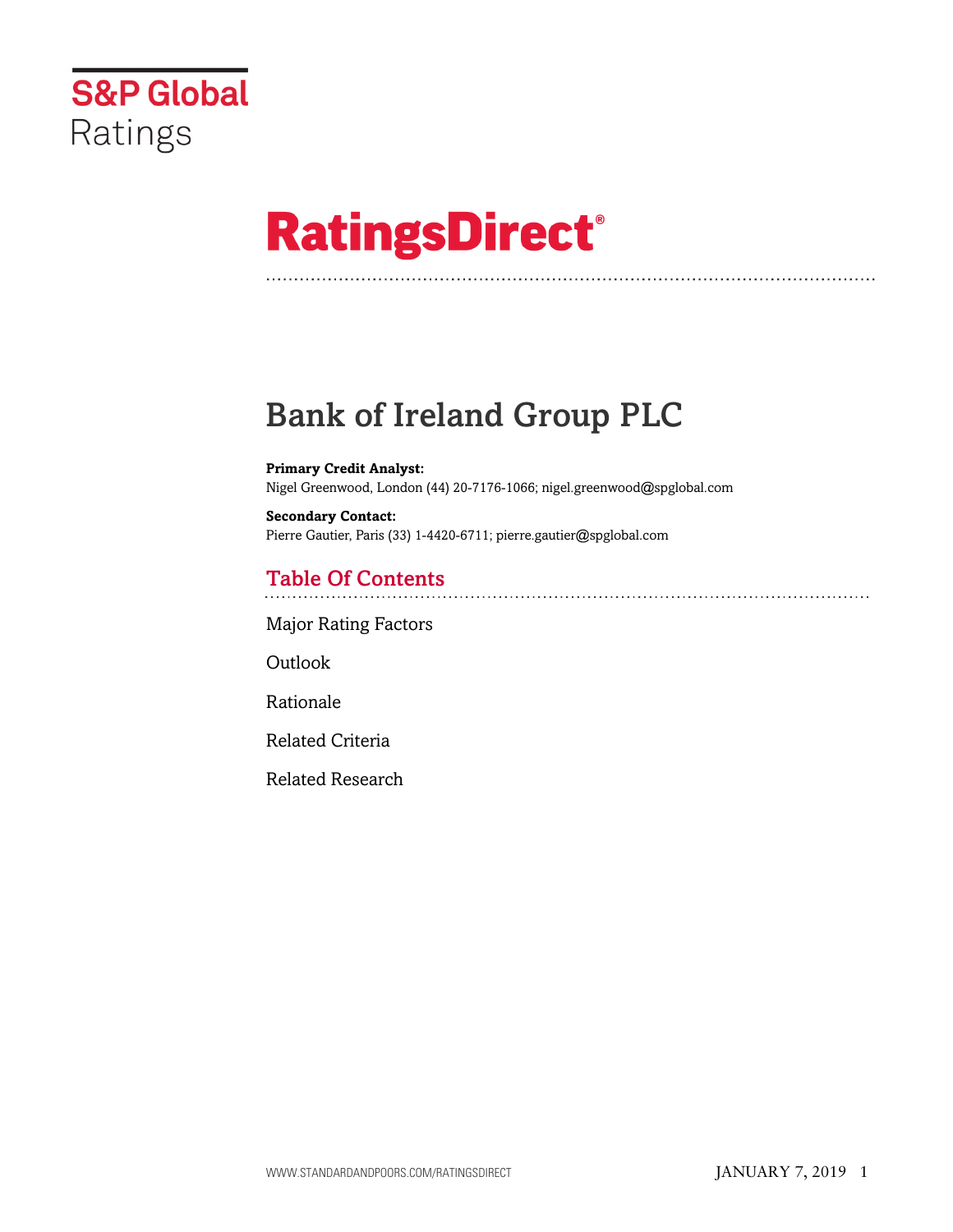# Bank of Ireland Group PLC



UGCP-The unsupported group credit profile of the Bank of Ireland group. The holding company issuer credit rating (ICR) shown applies to Bank of Ireland Group PLC, and is one notch below the UGCP. The ICR and the resolution counterparty rating shown apply to the core bank operating subsidiary, Bank of Ireland.

## <span id="page-1-0"></span>Major Rating Factors

#### Issuer Credit Rating

BBB-/Positive/A-3

| <b>Strengths:</b>                                                                                                                                                                                                                                           | <b>Weaknesses:</b>                                                                                                                                                                                                                                 |
|-------------------------------------------------------------------------------------------------------------------------------------------------------------------------------------------------------------------------------------------------------------|----------------------------------------------------------------------------------------------------------------------------------------------------------------------------------------------------------------------------------------------------|
| • Better relative asset quality performance than Irish<br>peers, which we expect to remain the case.<br>Stable franchise in Ireland, with a high market share<br>$\bullet$<br>across business lines and better international<br>diversity than Irish peers. | • More restrained earnings prospects than<br>international peers' as the group seeks to return to<br>loan growth and invest in the business.<br>• Still-high stock of nonperforming loans relative to<br>similarly rated peers in other countries. |
| Stable deposit base characterized by very low<br>$\bullet$<br>concentration risks and a low proportion of<br>corporate deposits.                                                                                                                            | • Exposed to macroeconomic uncertainty in both the<br>U.K. and Ireland following the U.K.'s referendum<br>vote to leave the EU.                                                                                                                    |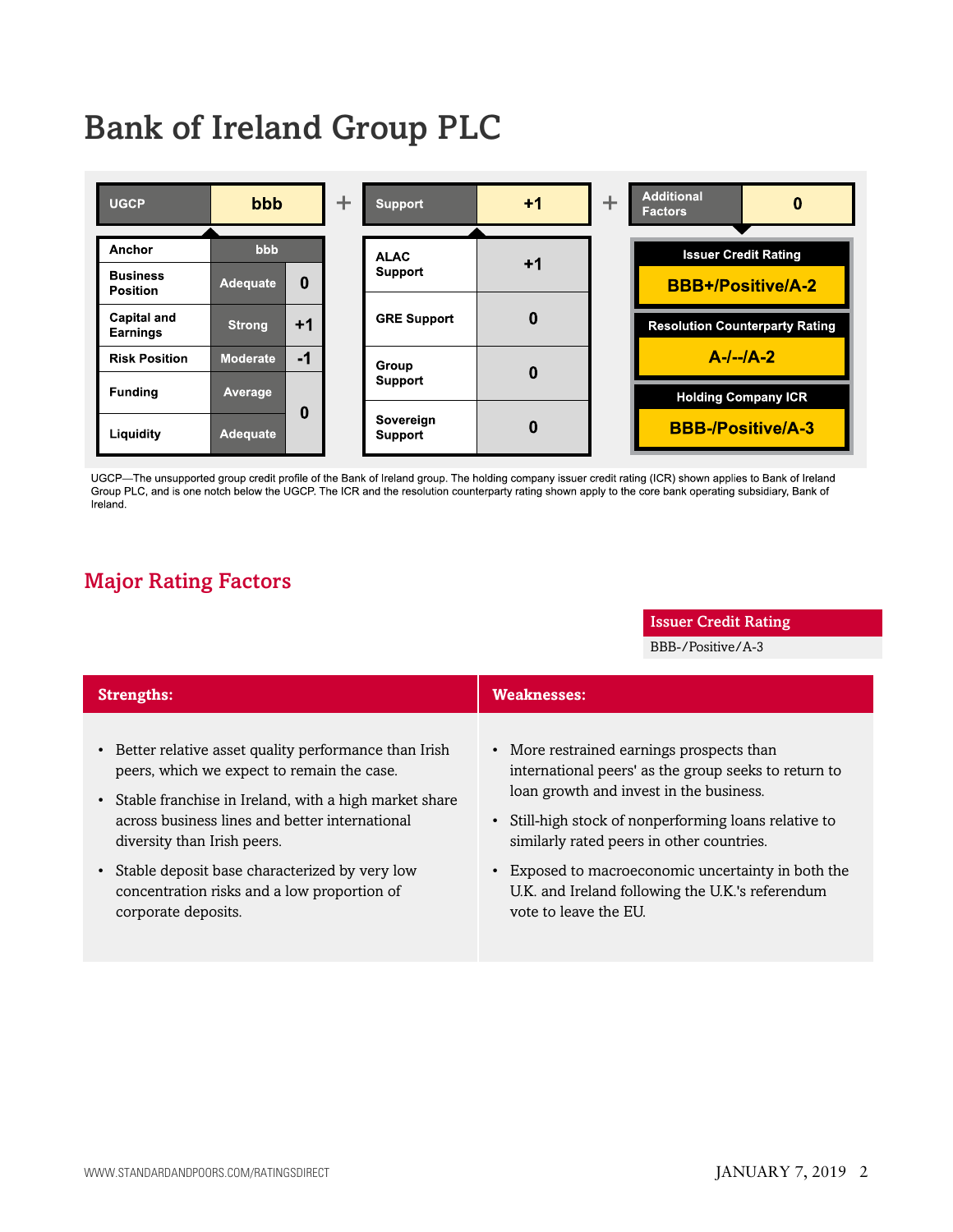#### **Outlook**

#### BANK OF IRELAND GROUP PLC

The positive outlook on Bank of Ireland Group PLC (BOI) reflects its superior asset quality track record relative to domestic peers, which we believe gives it the potential to be aligned with higher rated international peers over our two-year outlook time horizon.

We could raise the UGCP, and therefore the issuer credit ratings, if asset quality metrics across the group significantly improve, while at the same time capitalization remains a ratings strength and internal capital generation improves. If we raised the UGCP we would also raise the hybrid ratings.

We could revise the outlook back to stable if the group makes slower progress than we assume, or if a severe adverse economic scenario emerges in the U.K., possibly linked to a disorderly Brexit.

BANK OF IRELAND

The positive outlook mirrors the outlook on the group.

We could also raise the ratings on Bank of Ireland if the group makes more substantial progress than expected in terms of MREL issuance (minimum requirement for own funds and eligible liabilities). This would enable us to raise the ratings if its additional loss-absorbing capacity (ALAC) buffer exceeds our 8% threshold for two notches of ALAC support within the long-term issuer credit rating, and we expect this to remain the case.

### <span id="page-2-0"></span>Rationale

BOI benefits from its robust domestic banking franchise, which is similar in profile to its close peer, AIB Group PLC, which we rate at the same level. However, unlike AIB, BOI also has an Irish bancassurance franchise and a larger U.K. business. Overall, the principle ratings differential between the two is BOI's better asset quality, which we reflect in a positive outlook for BOI versus a stable outlook for AIB.

Nevertheless, relative to international peers, asset quality remains a ratings weakness for now. Moreover, we believe that BOI's domestic franchise strength is adequately captured by our view of the Irish banking system. We have yet to see evidence of strong business growth that feeds through into consistent internal capital generation, which we typically observe in higher rated "national champion" peers.

In 2018, BOI outlined a new strategic plan, which aims for 20% growth in the loan book by 2021 by expanding mortgage, SME, and corporate lending in Ireland, among other initiatives. Following 10 years of de-leveraging, loan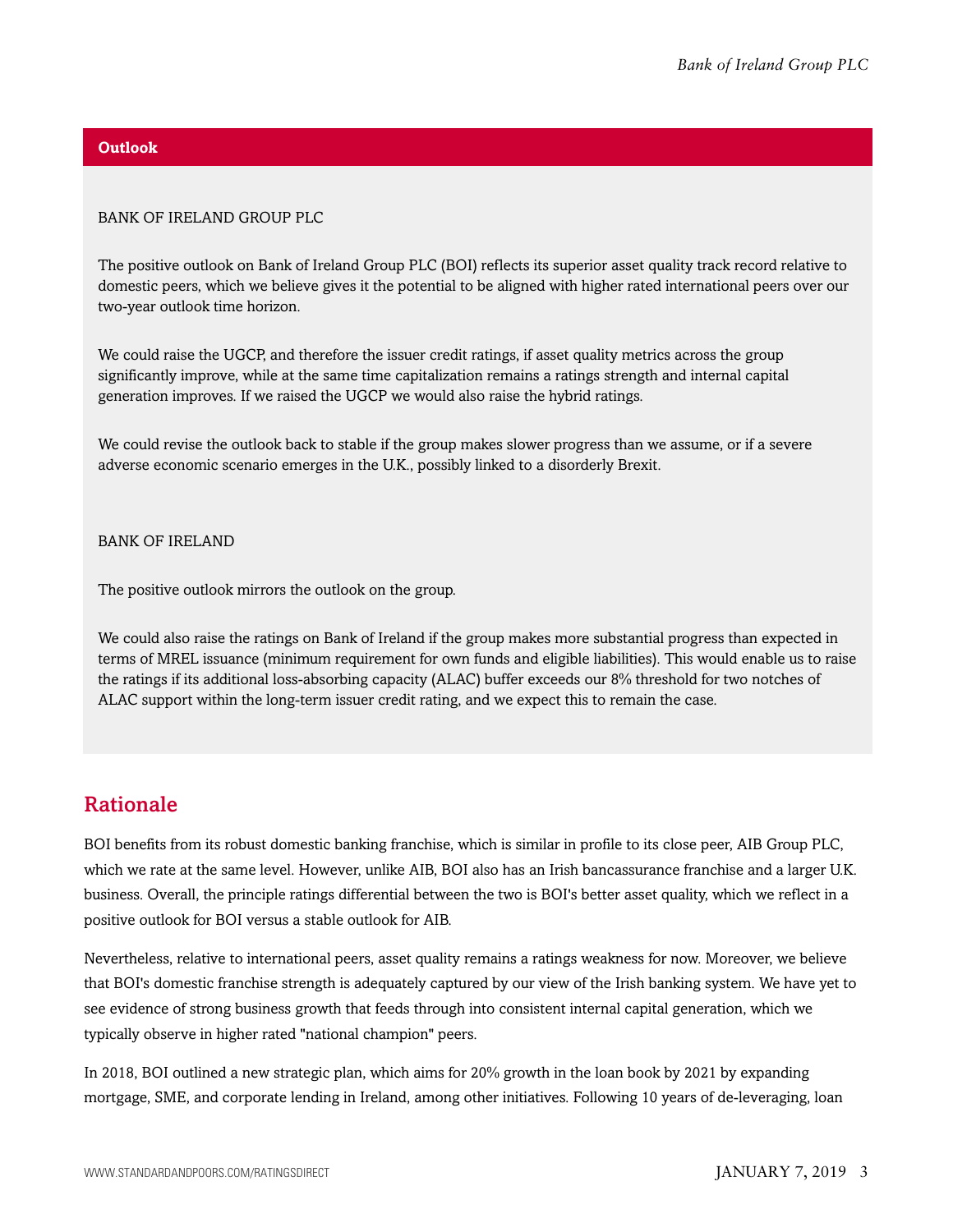book growth will be an important element in BOI's aim to achieve improved returns.

We compare BOI to the other rated Irish banks and a range of regional banks with a similar or stronger economic and industry risk profile: for example, Bank Hapoalim B.M. (UGCP 'bbb+'); CSOB ('a-'); Banco de Sabadell S.A. ('bbb'), Caixabank S.A. ('bbb+'); CYBG plc ('bbb'), and Santander UK Group Holdings plc ('bbb+').

Currently, BOI ranks around the middle of the peer group in terms of its unsupported GCP. As indicated by the positive outlook, we could raise our ratings on BOI.

#### Anchor: Ireland expected to remain the key influence despite large U.K. exposure

The starting point for our ratings on BOI is its 'bbb' anchor, which incorporates our view of the economic risks in Ireland and the U.K., where BOI predominantly operates. We base our weighted-average economic risk score for BOI on the geographic distribution of its customer loan exposures. The distribution is roughly 50% exposure to Ireland, 45% to the U.K., and 5% to the rest of the world. We score the weighted-average economic risk closer to '5' than '4' on a scale of 1-10 (where '1' is the lowest risk and '10' is the highest; our score for Ireland is '5' and for the U.K. it is '4'). BOI's planned loan book growth assumes that around two-thirds will come from its home market. The industry risk score of '4' is solely based upon its domicile in Ireland.

In our view, the economic risk trend in Ireland is stable. This reflects our assumption that Ireland's GDP growth will remain brisk, which in turn will continue to feed through to further property price appreciation and reduction in unemployment--all of which should help, at least in the short term, to improve the resilience of banks' balance sheets. We assume that the era of household and corporate deleveraging is now largely done and we would need to see evidence of a substantial further reduction in NPLs before we could consider an improved assessment. Even then, ongoing house price inflation and any potential risks to Ireland from its close trading partner, the U.K., leaving the EU may also cause us to delay a stronger assessment.

The industry risk trend is also stable. We assume that our metric of deposits to loans will remain above 75% on a sustainable basis, as lending growth revives, and that regular access to wholesale markets will persist. We also assume that net interest margin pressure will not emerge sufficiently to weigh upon statutory earnings. Banks will likely continue to invest in their operations and digital capability. Finally, we also assume that the longstanding government stakes in a large part of the banking system will only be reduced to zero during the 2020s.

| <b>Bank of Ireland Group PLC--Key Figures</b> |         |         |         |         |         |  |  |  |
|-----------------------------------------------|---------|---------|---------|---------|---------|--|--|--|
| <b>Reporting Period</b>                       | $2018*$ | 2017    | 2016    | 2015    | 2014    |  |  |  |
| (Mil. €)                                      |         |         |         |         |         |  |  |  |
| Adjusted assets                               | 106,216 | 107.354 | 108.783 | 118.154 | 117.862 |  |  |  |
| Customer loans (gross)                        | 78.688  | 78.487  | 82.362  | 90.575  | 89.541  |  |  |  |
| Adjusted common equity                        | 6,174   | 5.749   | 5.627   | 5.709   | 4.567   |  |  |  |
| Operating revenues                            | 1,417   | 3.007   | 3.169   | 3.299   | 3.079   |  |  |  |
| Noninterest expenses                          | 1,000   | 2,084   | 1,902   | 1,829   | 1,714   |  |  |  |
| Core earnings                                 | 410     | 734     | 833     | 786     | 622     |  |  |  |

#### **Table 1**

\*Data as of June 30. Source: S&P Global Ratings database.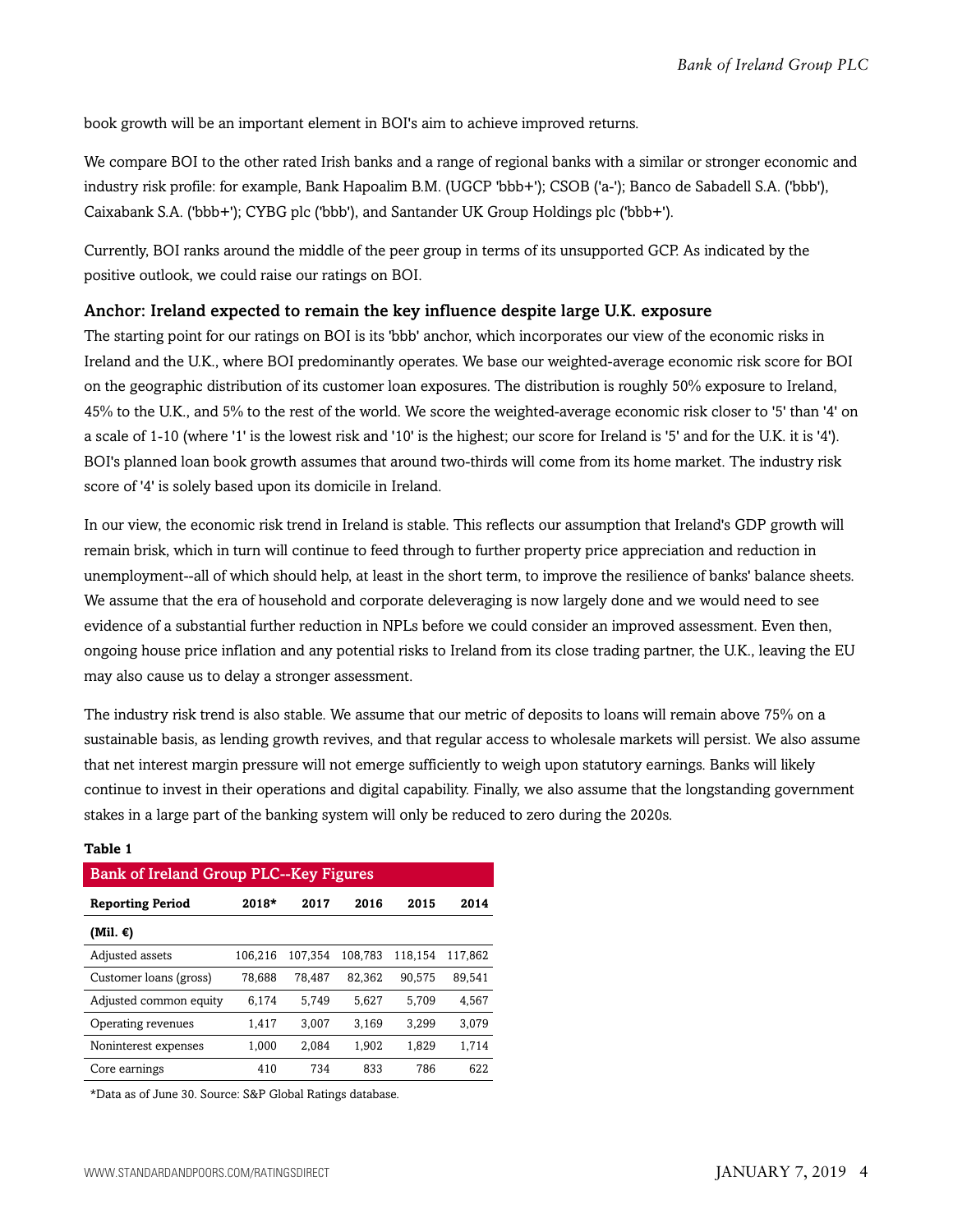#### Business position: Investing for long-term growth

BOI benefits from resilient domestic franchises and high market share across all retail and commercial banking lines in Ireland. We expect this to remain the case. We recently revised this assessment to adequate from strong, following an improvement in our view of Irish industry risk, which informs our peer analysis. This revision does not reflect a fundamental deterioration in our view of BOI, rather we see no reason to raise its ratings at this time. Relative to some other "national champion" banks we think that BOI lacks scale, business growth, and its earnings prospects are more mixed.

#### **Chart 1**



#### **BOI And Peers' Selected Metrics**

Source: S&P Global Rating database. 3-year average 2016-2018 (estimate). Copyright © 2019 by Standard & Poor's Financial Services LLC. All rights reserved.

We consider that BOI demonstrates good business and geographic diversity for a regional bank. We believe that its U.K. business is a predictable performer, albeit in an increasingly competitive market, and allows for long-term growth potential relative to the smaller Irish banking market. We also believe BOI's Irish life insurance division adds to its revenue diversity (though its earnings demonstrate little material evidence of growth).

In 2018 BOI outlined a new strategic plan. Key elements include:

- Group loan book expected to grow by about 20% by 2021 (the net loan book was just under €77 billion at Sept. 30, 2018);
- Completing the transformation of the bank; the investment program has been increased to  $\epsilon$ 1.4 billion from  $\epsilon$ 0.9 billion, with absolute cost levels declining year-on-year to 2021.
- Target by 2021 a return on tangible equity of 10%, a cost-income ratio of about 50% and a CET1 ratio in excess of 13%.

We view the strategy as a natural extension of the group's existing plans and consider that the financial targets are plausible, although loan book growth will rely on a step-up in customer loan demand in Ireland. The strong focus on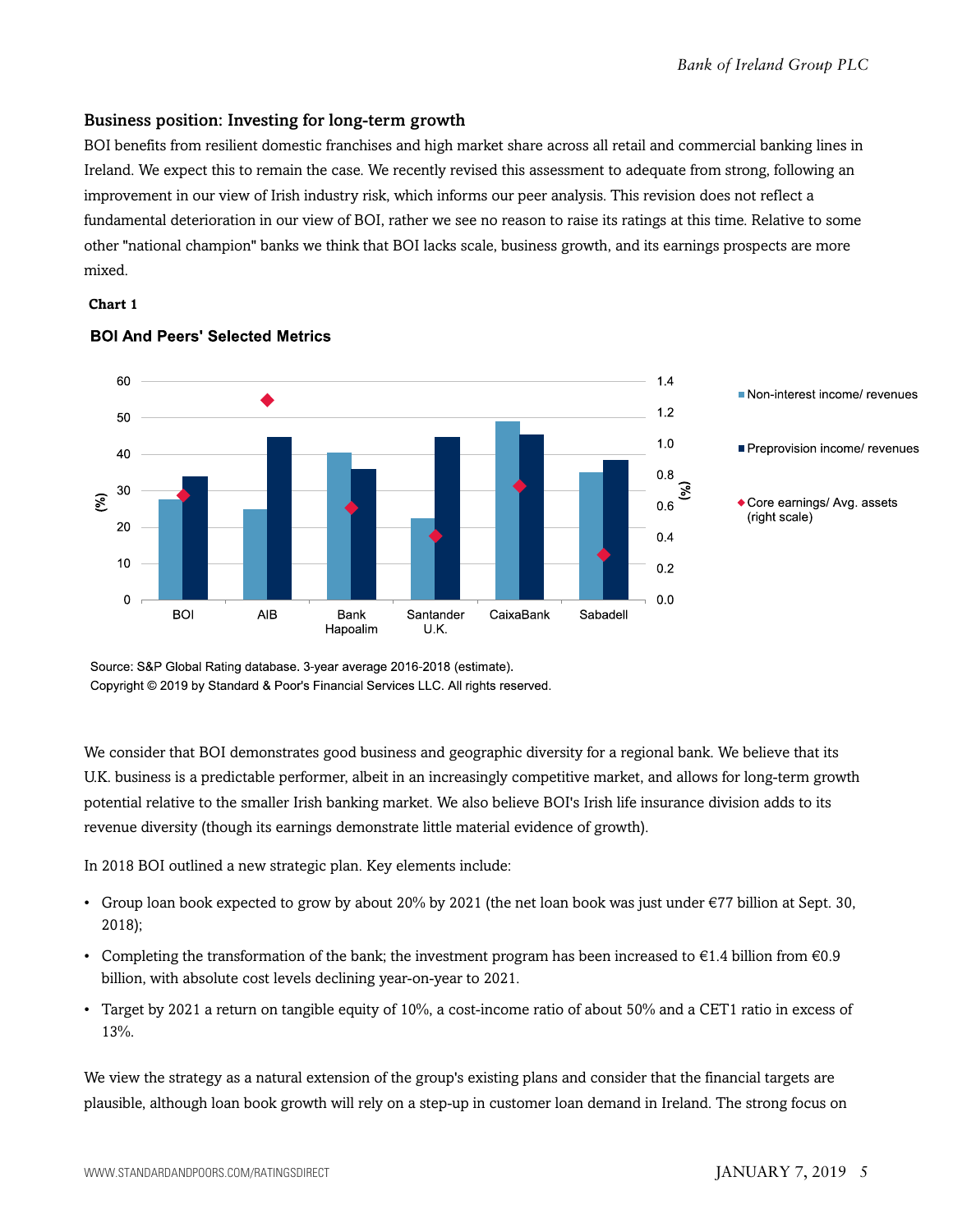improvements to systems, the customer experience, and efficiency, sensibly addresses some of the key requirements for any bank as the banking industry adjusts to rapidly changing customer preferences.

Chart 2 highlights both the diversity of revenue by business line and the relative stability of revenues in recent years. We are not expecting significant change.

#### **Chart 2**





<sup>\*</sup>As reported. Net of insurance claims. Source: company accounts

Copyright © 2019 by Standard & Poor's Financial Services LLC. All rights reserved.

The Irish government has broadly maintained its 14% equity stake in BOI since the Irish banking system was recapitalised in 2011; we assume that this stake will disappear more quickly than its 71% stake in close peer, AIB.

#### Capital and earnings: Return of excess regulatory capital to shareholders appears unlikely while BOI works through its IT investment phase

We view BOI's capital and earnings as strong. We project BOI's risk-adjusted capital (RAC) ratio will be 11.0%-11.5% through end-2020.

We calculate BOI's RAC ratio to be 10.2% as of Dec. 31, 2017.

We base our RAC projection on the following key assumptions:

• Pre-provision income in 2020 around 25%-30% higher than our calculation of €923 million in 2017, principally reflecting lower operating expenses but also an improvement in revenues toward the end of the projection period. We assume a broadly stable net interest margin.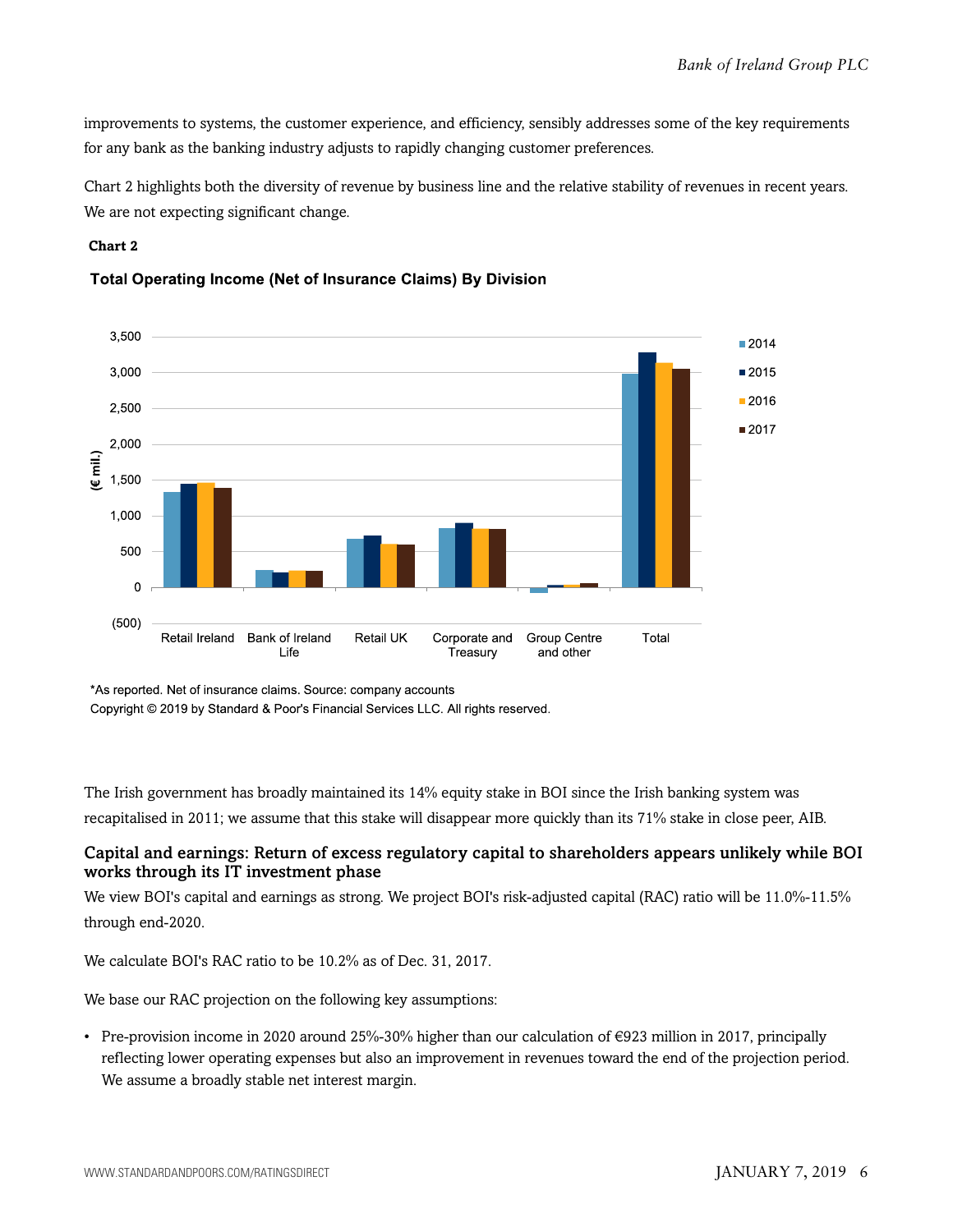- Loan loss rate to average around 20bps-25bps through 2019-2020, following a modest net impairment gain in 2018.
- Modest impact from exceptional items.
- We have incorporated the full negative day one impact of International Financial Reporting Standard (IFRS) 9 on total adjusted capital (TAC) of €120 million.
- A gradual ramping up of dividends toward the bank's target of a 50% payout ratio by the end of the projection period.
- S&P Global Ratings RWA to be broadly flat in 2018, before rising by around 5%-6% in both 2019 and 2020, as loan growth becomes more apparent.
- We do not factor potential net new TAC eligible AT1 issuance into our forecast, until consummated.

The quality of capital is consistent with most international peers with our ratio of adjusted common equity to TAC being 92% at June 30, 2018.

BOI reported a regulatory CET1 ratio of 15.1% on Sept. 30, 2018. BOI's regulatory capital ratio does tend to demonstrate a degree of volatility related to its pension scheme.

Our assessment of capital and earnings also looks beyond the capital analysis and considers both the quality of earnings and earnings capacity. We do not view management's risk appetite in the context of its updated strategy as aggressive. We expect our calculation of BOI's earnings buffer, which measures the capacity for pre-provision income to cover our estimation of normalized credit losses through the credit cycle, to be around 70 basis points (bps) in 2018 before rising to around 85 bps in 2019. This may prove to be a bit weaker than some international peers.

| <b>Bank of Ireland Group PLC--Capital And Earnings</b> |                      |                      |                      |                      |                      |  |  |  |
|--------------------------------------------------------|----------------------|----------------------|----------------------|----------------------|----------------------|--|--|--|
| <b>Reporting Period</b>                                | $2018*$              | 2017                 | 2016                 | 2015                 | 2014                 |  |  |  |
| $(\%)$                                                 |                      |                      |                      |                      |                      |  |  |  |
| Criteria reflected in RAC ratios                       | 2017 RAC<br>Criteria | 2017 RAC<br>Criteria | 2017 RAC<br>Criteria | 2010 RAC<br>Criteria | 2010 RAC<br>Criteria |  |  |  |
| Tier 1 capital ratio                                   | 16.9                 | 17.0                 | 15.7                 | 14.8                 | 14.9                 |  |  |  |
| S&P RAC ratio before diversification                   | N.A.                 | 10.2                 | 10.1                 | 7.3                  | 4.7                  |  |  |  |
| S&P RAC ratio after diversification                    | N.A.                 | 10.1                 | 10.0                 | 7.6                  | 4.8                  |  |  |  |
| Adjusted common equity/total adjusted<br>capital       | 92.3                 | 92.2                 | 88.0                 | 87.9                 | 98.9                 |  |  |  |
| Net interest income/operating revenues                 | 75.9                 | 71.6                 | 71.4                 | 74.1                 | 75.4                 |  |  |  |
| Fee income/operating revenues                          | 11.2                 | 10.8                 | 10.6                 | 9.7                  | 11.2                 |  |  |  |
| Market-sensitive income/operating revenues             | 2.2                  | 7.8                  | 8.9                  | 7.7                  | 5.2                  |  |  |  |
| Noninterest expenses/operating revenues                | 70.6                 | 69.3                 | 60.0                 | 55.4                 | 55.7                 |  |  |  |
| Preprovision operating income/average<br>assets        | 0.7                  | 0.8                  | 1.0                  | 1.1                  | 1.0                  |  |  |  |
| Core earnings/average managed assets                   | 0.7                  | 0.6                  | 0.7                  | 0.6                  | 0.5                  |  |  |  |

#### **Table 2**

\*Data as of June 30. Source: S&P Global Ratings database.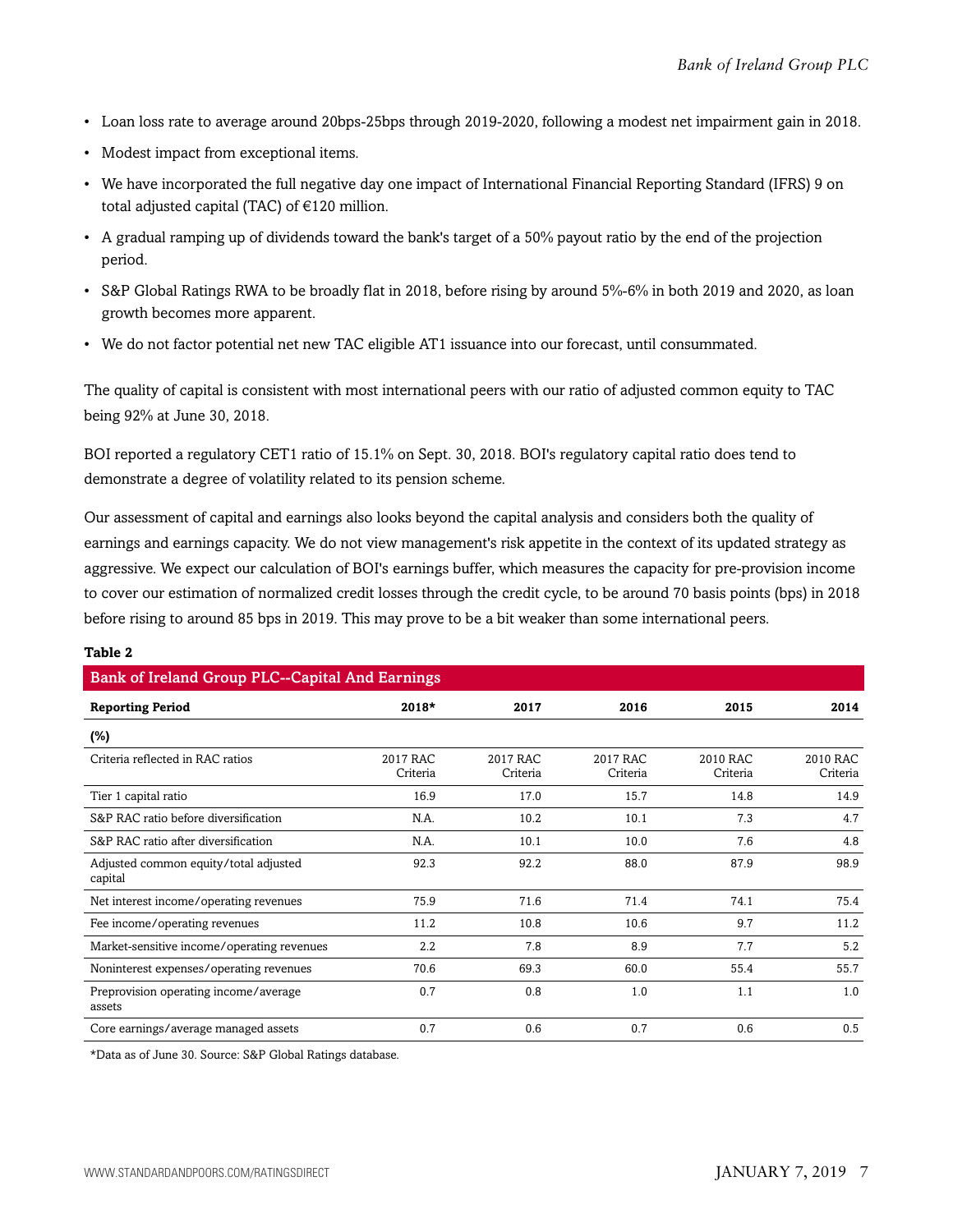#### **Table 3**

| Bank of Ireland Group PLC RACF [Risk-Adjusted Capital Framework] Data |              |                                |                                    |                                     |                                         |
|-----------------------------------------------------------------------|--------------|--------------------------------|------------------------------------|-------------------------------------|-----------------------------------------|
| (Mil. $\epsilon$ )                                                    | Exposure*    | <b>Basel III</b><br><b>RWA</b> | <b>Average Basel</b><br>III RW (%) | S&P Global<br><b>RWA</b>            | <b>Average S&amp;P</b><br>Global RW (%) |
| Credit risk                                                           |              |                                |                                    |                                     |                                         |
| Government and central banks                                          | 18,578       | 313                            | 2                                  | 502                                 | 3                                       |
| Of which regional governments and local<br>authorities                | 428          | 50                             | 12                                 | 19                                  | 4                                       |
| Institutions and CCPs                                                 | 5,444        | 675                            | 12                                 | 1,125                               | 21                                      |
| Corporate                                                             | 22,403       | 17,425                         | 78                                 | 19,111                              | 85                                      |
| Retail                                                                | 54,823       | 15,475                         | 28                                 | 30,088                              | 55                                      |
| Of which mortgage                                                     | 47,097       | 11,763                         | 25                                 | 22,157                              | 47                                      |
| Securitization§                                                       | 4,116        | 463                            | 11                                 | 1,935                               | 47                                      |
| Other assets <sup>+</sup>                                             | 770          | 850                            | 110                                | 1,343                               | 174                                     |
| Total credit risk                                                     | 106,134      | 35,200                         | 33                                 | 54,104                              | 51                                      |
| <b>Credit valuation adjustment</b>                                    |              |                                |                                    |                                     |                                         |
| Total credit valuation adjustment                                     | --           | 163                            | --                                 | $\mathbf 0$                         | $\overline{\phantom{a}}$                |
| <b>Market risk</b>                                                    |              |                                |                                    |                                     |                                         |
| Equity in the banking book                                            | $\mathbf{0}$ | $\mathbf 0$                    | $\pmb{0}$                          | $\mathbf{0}$                        | $\bf{0}$                                |
| Trading book market risk                                              | 44           | 513                            | --                                 | 769                                 | $\overline{a}$                          |
| Total market risk                                                     | $-$          | 513                            | $\overline{a}$                     | 769                                 | $-$                                     |
| Operational risk                                                      |              |                                |                                    |                                     |                                         |
| Total operational risk                                                | 44           | 4,625                          | --                                 | 6,186                               |                                         |
| (Mil. $\epsilon$ )                                                    |              | <b>Basel III</b><br><b>RWA</b> |                                    | <b>S&amp;P Global</b><br><b>RWA</b> | % of S&P Global<br><b>RWA</b>           |
| Diversification adjustments                                           |              |                                |                                    |                                     |                                         |
| RWA before diversification                                            |              | 44,950                         |                                    | 61,059                              | 100                                     |
| Total Diversification/Concentration<br>Adjustments                    |              |                                |                                    | 435                                 | $\mathbf{1}$                            |
| RWA after diversification                                             |              | 44,950                         |                                    | 61,493                              | 101                                     |
| (Mil. $\epsilon$ )                                                    |              | Tier 1<br>capital              | Tier 1 ratio (%)                   | <b>Total adjusted</b><br>capital    | <b>S&amp;P Global RAC</b><br>ratio (%)  |
| Capital ratio                                                         |              |                                |                                    |                                     |                                         |
| Capital ratio before adjustments                                      |              | 7,625                          | 17.0                               | 6,235                               | 10.2                                    |
| Capital ratio after adjustments‡                                      |              | 7,625                          | 17.0                               | 6,235                               | 10.1                                    |

\*Exposure at default. §Securitisation Exposure includes the securitisation tranches deducted from capital in the regulatory framework. †Other assets includes Deferred Tax Assets (DTAs) not deducted from ACE. ‡Adjustments to Tier 1 ratio are additional regulatory requirements (e.g. transitional floor or Pillar 2 add-ons). RWA--Risk-weighted assets. RW--Risk weight. RAC--Risk-adjusted capital. Sources: Company data as of Dec. 31, 2017, S&P Global.

#### Risk position: Clear differential remains compared to international peers

Our risk position assessment should be viewed in the context of peers with a similar economic and product mix. We consider that BOI's asset quality is generally better than its Irish peers but is weaker than international peers. We expect BOI to continue to make progress improving its asset quality but rather doubt that its metrics will approach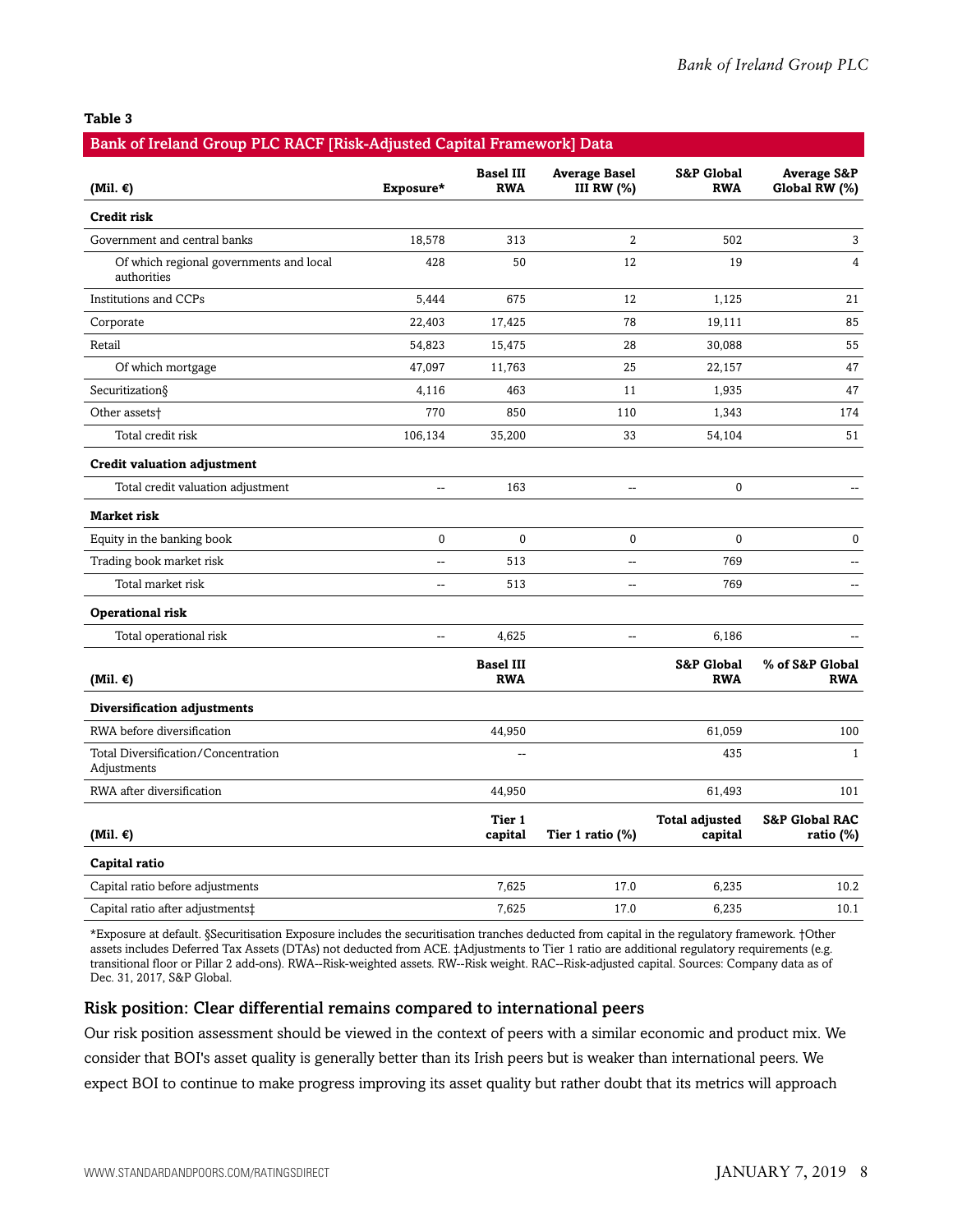international norms in the short term, though they may do so over our two-year outlook horizon.

Relative to Irish peers, BOI benefits from a higher U.K. loan book weighting (about 45%), where asset quality is much better.

BOI stated that Stage 3 loans were €5.2 billion or 6.7% of gross loans at June 30, 2018. A broader analysis of asset quality also captures Stage 2 loans. For BOI, total Stage 2 loans were  $\epsilon$ 5.3 billion or 6.6% of gross loans at the same date. These metrics are stronger than at AIB and domestic peer, Permanent TSB Group Holdings PLC (see chart 3). Expected credit loss coverage of Stage 2 and Stage 3 loans was 18.4%.

#### **Chart 3**



#### NPL Composition For Bank of Ireland Versus Other Irish Banks

\*As of June 30, 2018. Ratio in brackets is Stage 2+Stage 3+POCI to gross loans. Source: Company accounts. Copyright © 2019 by Standard & Poor's Financial Services LLC. All rights reserved.

We note that Irish banks are required to use the European Banking Authority's (EBA) regulatory definition of NPEs for regulatory reporting, EBA stress testing, and for capital planning. According to BOI, the EBA's measure of NPEs post-implementation of IFRS 9 includes loans that are unlikely to pay, collateral disposals, and probationary period loans. As of June 30, 2018, BOI reported an NPE measure of €5.8 billion, 7.5% of gross loans, which compares to 12% at AIB and 25% at PTSB (though we expect the latter to be below 10% at end-2018). We assume that BOI will report a slightly improved NPE ratio at end-2018.

The loan book is dominated by residential mortgages, which were 59% of gross loans at June 30, 2018, being broadly equally spread between Irish and U.K. mortgages (chart 4). Property and construction is still an important element, at 11% of gross loans. Its relative role continues to decrease, however. It was 19% of gross loans at end-2012, for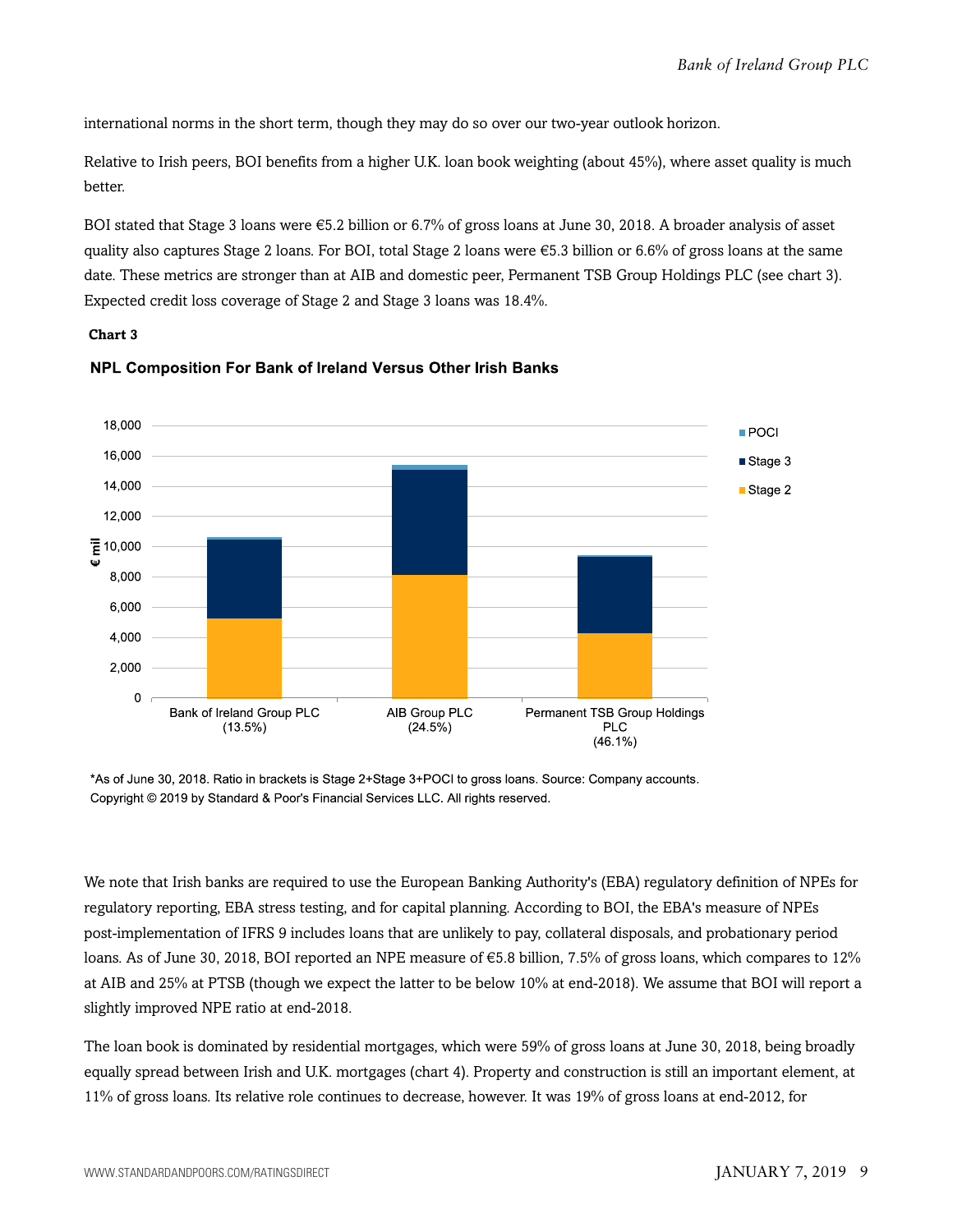example.

#### **Chart 4**

#### Gross Loan Book Composition For Bank of Ireland (€78.4 bil.)



<sup>\*</sup>As of June 30, 2018. Source: company accounts Copyright @ 2019 by Standard & Poor's Financial Services LLC. All rights reserved.

We consider that the BOI's Irish mortgage book has generally better characteristics than Irish peers. In particular, BOI has demonstrated lower arrears than the market. For example, at June 30, 2018, 2.2% of its owner-occupier Irish mortgage book was over 90 days past due, which compares to the industry average (including BOI) of 6.6%.

We consider that BOI's U.K. loan book, notwithstanding some concentrations in Northern Ireland and legacy commercial exposures in Great Britain, compares reasonably to U.K. averages. One area of potential weakness is the relatively high weighting for buy-to-let mortgages (39% of the U.K. mortgage book at June 30, 2018) and the relatively high loan-to-value of new lending (69% in the first half 2018).

#### **Table 4**

| <b>Bank Of Ireland Group PLC--Risk Position</b>                   |         |       |       |       |       |
|-------------------------------------------------------------------|---------|-------|-------|-------|-------|
| <b>Reporting Period</b>                                           | $2018*$ | 2017  | 2016  | 2015  | 2014  |
| (%)                                                               |         |       |       |       |       |
| Growth in customer loans                                          | 0.5     | (4.7) | (9.1) | 1.2   | (3.5) |
| Total diversification adjustment / S&P RWA before diversification | N.A.    | 0.7   | 2.3   | (3.8) | (1.7) |
| Total managed assets/adjusted common equity (x)                   | 19.7    | 21.3  | 21.8  | 22.9  | 28.4  |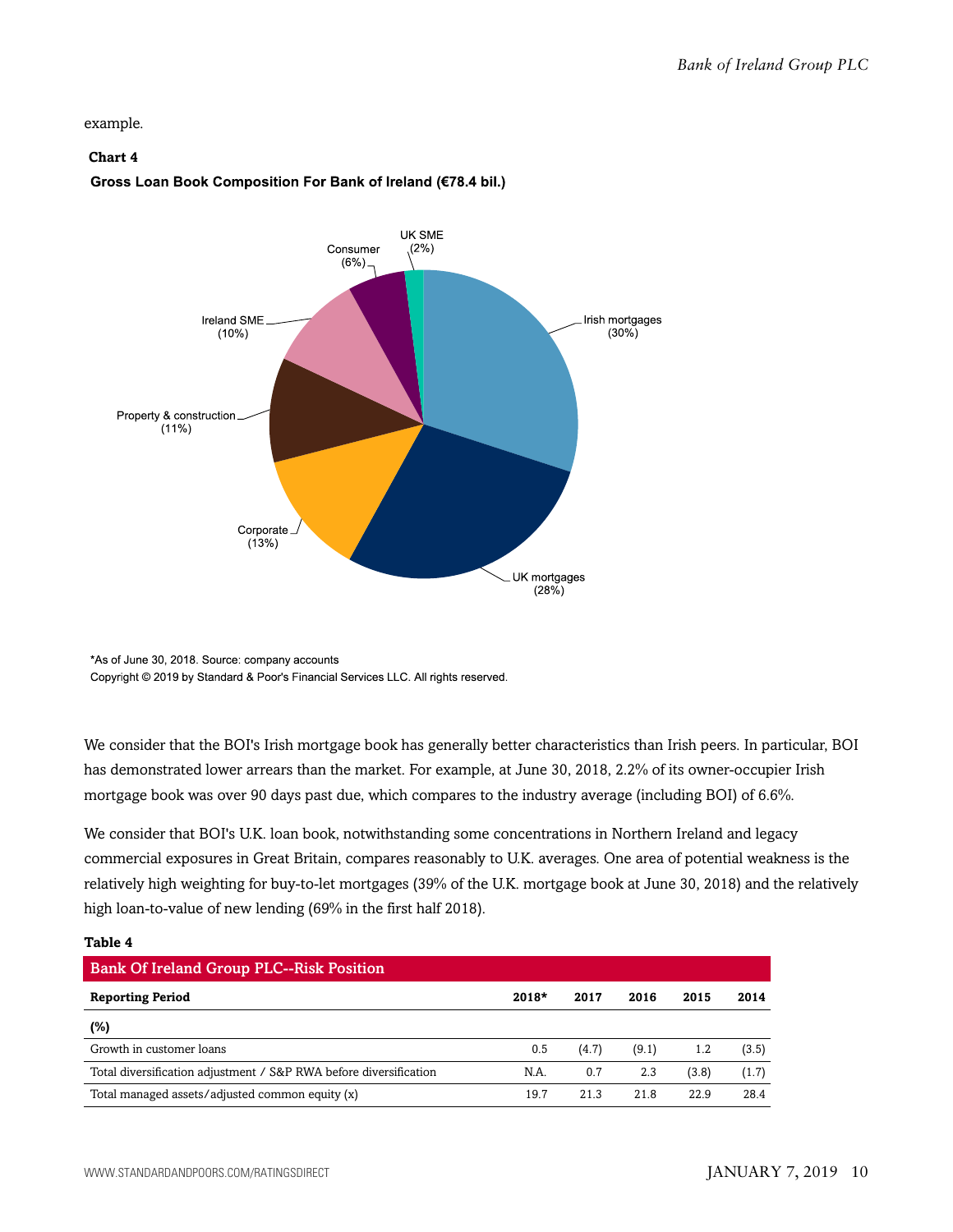#### **Table 4**

| <b>Bank Of Ireland Group PLC--Risk Position (cont.)</b>                           |         |      |      |      |      |
|-----------------------------------------------------------------------------------|---------|------|------|------|------|
| <b>Reporting Period</b>                                                           | $2018*$ | 2017 | 2016 | 2015 | 2014 |
| New loan loss provisions/average customer loans                                   | (0.21)  | 0.0  | 0.2  | 0.3  | 0.5  |
| Net charge-offs/average customer loans                                            | N.A.    | 2.0  | 2.5  | 2.3  | 1.8  |
| Gross nonperforming assets $\frac{1}{2}$ customer loans + other real estate owned | N.A.    | 10.9 | 15.2 | 20.4 | 25.5 |
| Loan loss reserves/gross nonperforming assets §                                   | N.A.    | 27.6 | 31.0 | 31.8 | 32.5 |

\*Data as of June 30. Source: S&P Global Ratings database. §Impaired loans plus 90 days past due loans and renegotiated loans.

#### Funding and liquidity: Balanced profiles

We consider BOI's funding to be average in the context of the Irish banking system, and we expect this to remain the case.

BOI's funding profile benefits from its strong domestic franchises and its limited reliance on short-term wholesale funding. Our calculation of BOI's stable funding ratio of 107% at June 30, 2018, supports this view. We expect little material change in this ratio at end-2018.

BOI reported a loan-to-deposit ratio of 100% at June 30, 2018, a level which has been consistent in recent years. Deposits are largely sourced from retail customers, and are granular in nature. Reflecting the strength of its domestic franchise, current account credit balances were a reported 31% of total customer deposits at June 30, 2018.

Our metric of broad liquid assets to short-term wholesale funding was a relatively high 3x at June 30, 2018. This partly reflects the relative absence of wholesale funding given BOI's multi-year deleveraging. Reported total wholesale funding was €11 billion at June 30, 2018. This compares to reported total liquid assets of €23 billion. In future years we expect BOI's profile to move more in line with international peers.

| <b>Bank Of Ireland Group PLC--Funding And Liquidity</b> |       |       |       |       |  |  |  |
|---------------------------------------------------------|-------|-------|-------|-------|--|--|--|
| $2018*$                                                 | 2017  | 2016  | 2015  | 2014  |  |  |  |
|                                                         |       |       |       |       |  |  |  |
| 85.0                                                    | 83.5  | 82.6  | 82.8  | 76.4  |  |  |  |
| 100.0                                                   | 100.5 | 104.5 | 105.7 | 110.6 |  |  |  |
| 93.8                                                    | 93.3  | 92.7  | 94.6  | 89.4  |  |  |  |
| 106.9                                                   | 109.4 | 106.8 | 106.2 | 101.2 |  |  |  |
| 6.8                                                     | 7.3   | 8.1   | 5.9   | 11.4  |  |  |  |
| 3.0                                                     | 3.2   | 2.6   | 3.9   | 2.1   |  |  |  |
| 16.5                                                    | 19.7  | 16.7  | 21.5  | 17.2  |  |  |  |
| 43.8                                                    | 43.0  | 44.1  | 32.6  | 48.2  |  |  |  |
| 13.7                                                    | 13.8  | 9.1   | 12.0  | 4.2   |  |  |  |
|                                                         |       |       |       |       |  |  |  |

#### **Table 5**

\*Data as of June 30. Source: S&P Global Ratings database.

#### Support: Our ALAC measure is rising

Bank of Ireland completed a corporate reorganization in July 2017 that resulted in the creation of Bank of Ireland Group PLC as the listed holding company of the group. Bank of Ireland Group PLC is the ultimate holding company of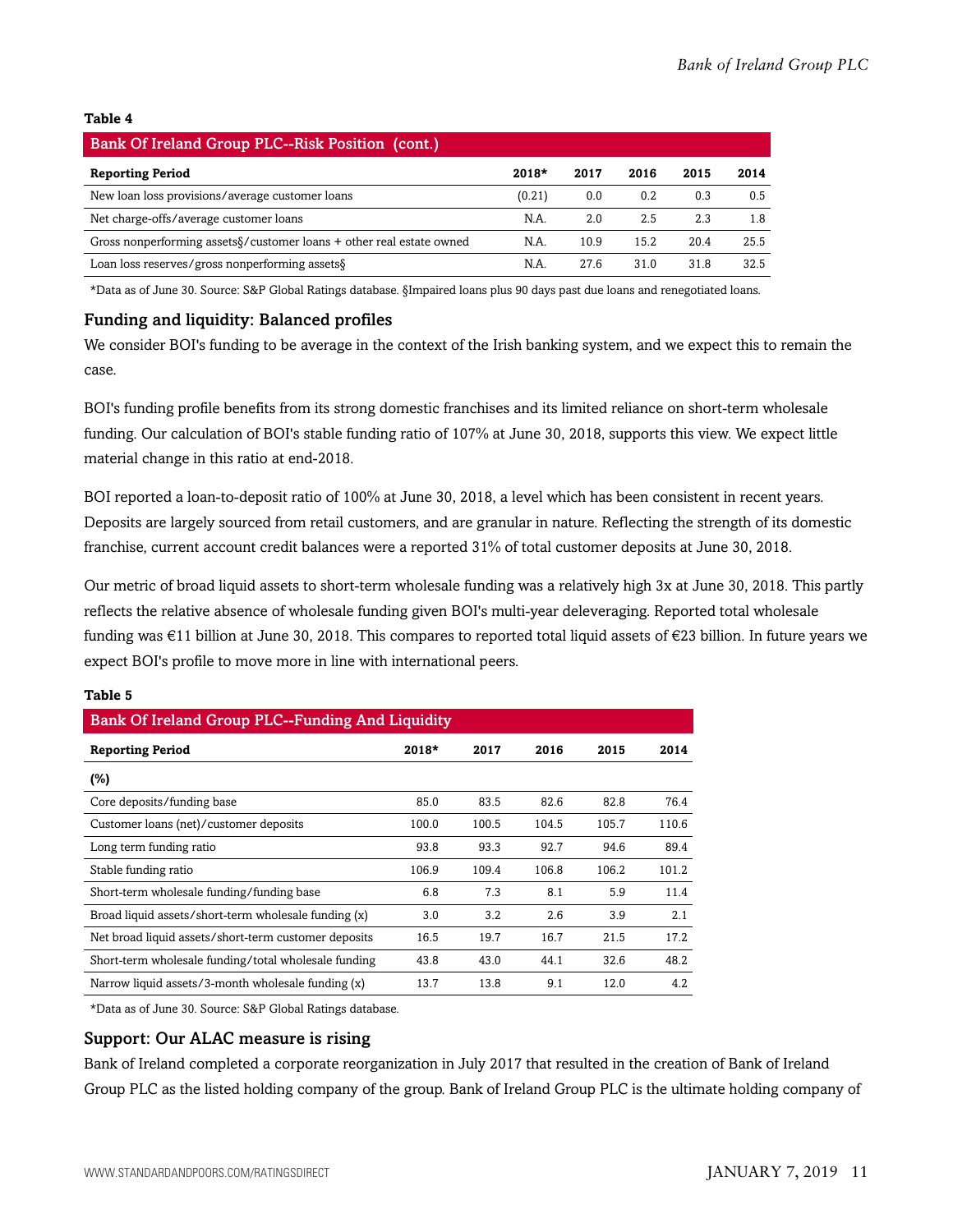the group that it heads, and is a NOHC. We expect the NOHC to downstream issued debt and equity capital to Bank of Ireland and that, over time, it will become a key vehicle for the group's issuance of long-term instruments designed to absorb losses, whether on a going-concern or nonviability basis.

In September 2017 BOI became the first Irish NOHC to issue MREL eligible instruments--two dated subordinated instruments with a combined value of around €750 million. During 2018 the NOHC issued two senior notes with a combined value of roughly  $\epsilon$ 1.2 billion, which we include in our measure of its ALAC.

As a result, since October 2018, we have incorporated one notch of uplift into the long-term rating on BOI because the group's ALAC ratio is today above our 5.0% threshold and we expect this to remain the case.

We view the Irish resolution regime as effective under our ALAC criteria because, among other factors, we believe it contains a well-defined bail-in process under which authorities would permit nonviable systemically important banks to continue critical functions as going concerns following a bail-in of eligible liabilities.

In addition to the aforementioned MREL issuance we include the majority of the legacy BOI junior and subordinated instruments in our ALAC assessment because, over our projection period, we believe they have capacity to absorb losses without triggering a default on BOI's senior obligations (see table 6). On this basis, we calculate that ALAC was 4.0% of S&P Global Ratings' RWAs at year-end 2017; we estimate this metric will be around the 5.5% mark at year-end 2018 in the light of MREL issuance in 2018.

#### **Table 6**

|            | Summary of ALAC Calculation As Of Dec. 31, 2017 |        |                                              |
|------------|-------------------------------------------------|--------|----------------------------------------------|
|            |                                                 |        | $\epsilon$ mil % of S&P Global Ratings' RWAs |
| A          | Adjusted common equity                          | 5,749  |                                              |
| B          | Hybrids in TAC                                  | 486    |                                              |
| $C$ (=A+B) | Total adjusted capital                          | 6,235  | 10.2%                                        |
| D          | TAC in excess of our 10% threshold              | 130    | $0.2\%$                                      |
| Е          | ALAC-elegible instruments                       | 2,322  |                                              |
|            | of which NOHC senior                            | 0      |                                              |
|            | of which dated subordinated                     | 1,963  |                                              |
|            | of which minimal equity content hybrids         | 89     |                                              |
|            | of which other                                  | 270    |                                              |
| $F(=D+E)$  | ALAC buffer                                     | 2,453  | $4.0\%$                                      |
|            | S&P RWA                                         | 61,053 |                                              |

\*Source: S&P Global Ratings db.

#### Additional rating factors: None

No other factors affect the ratings.

#### Group structure, rated subsidiaries and hybrids

We do not include notches for ALAC support in the ratings on NOHCs because we do not believe that their senior obligations would continue to receive full and timely payment in a resolution scenario. As a result of this, the NOHC is rated one notch below the 'bbb' unsupported GCP.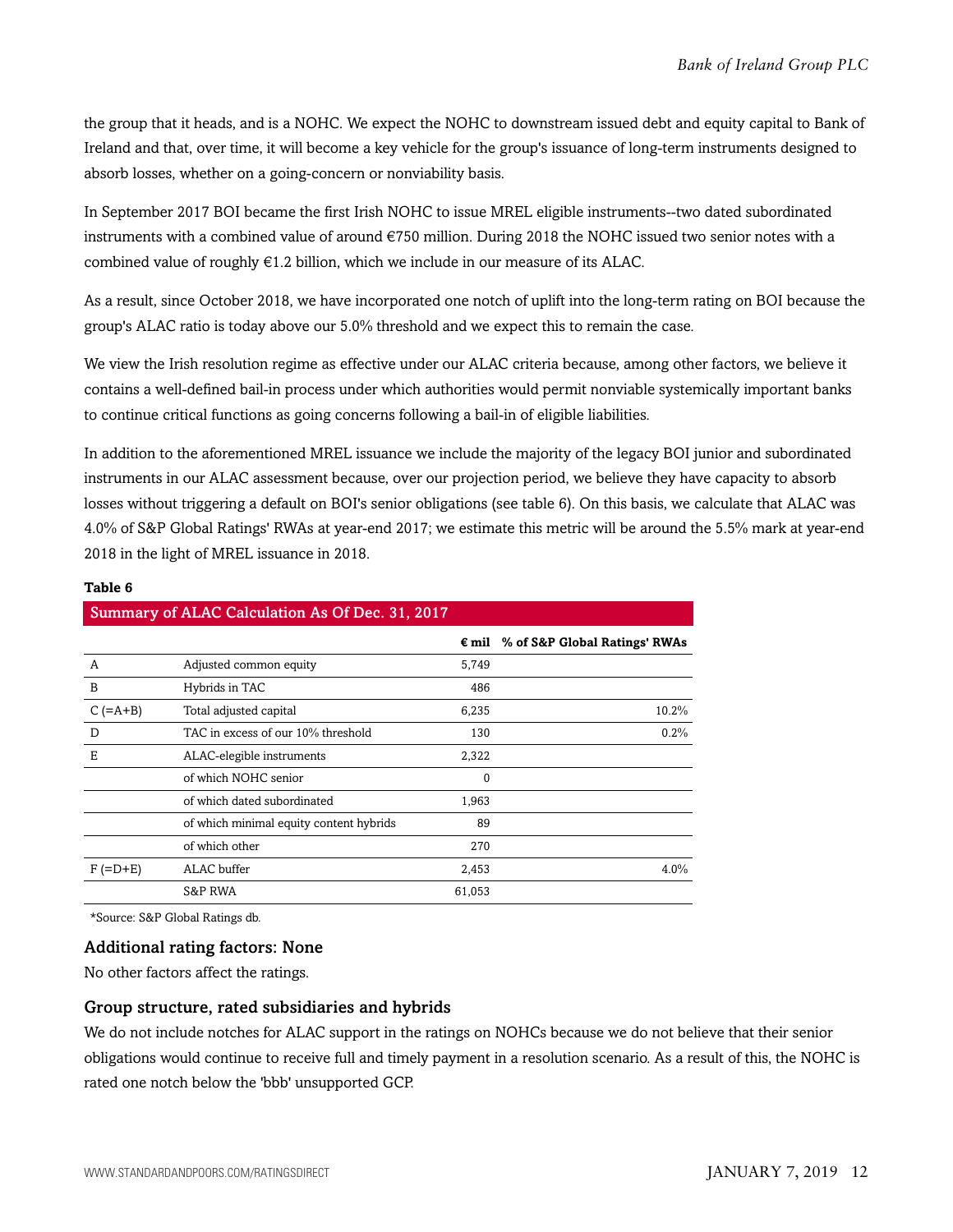We rate nondeferrable subordinated debt issued by BOI two notches below the UGCP, reflecting the debt's contractual subordination as a Tier 2 instrument and our view that the Bank Recovery and Resolution Directive creates the equivalent of a contractual write-down clause. We rate similar issuance by the NOHC one notch lower, reflecting our view of structural subordination.

#### Resolution Counterparty Ratings

Our 'A-/A-2' resolution counterparty ratings (RCRs) on Bank of Ireland are one notch above the long-term issuer credit rating. The RCRs also reflect our jurisdiction assessment for Ireland.

An RCR is a forward-looking opinion of the relative default risk of certain senior liabilities that may be protected from default through an effective bail-in resolution process for the issuing financial institutions. RCRs apply to issuers in jurisdictions where we assess the resolution regime to be effective and we consider the issuer likely to be subject to a resolution that entails a bail-in if it reaches nonviability.

### <span id="page-12-0"></span>Related Criteria

- Criteria Financial Institutions General: Methodology For Assigning Financial Institution Resolution Counterparty Ratings, April 19, 2018
- Criteria Financial Institutions General: Risk-Adjusted Capital Framework Methodology, July 20, 2017
- General Criteria: Methodology For Linking Long-Term And Short-Term Ratings, April 7, 2017
- Criteria Financial Institutions Banks: Bank Rating Methodology And Assumptions: Additional Loss-Absorbing Capacity, April 27, 2015
- Criteria Financial Institutions Banks: Bank Hybrid Capital And Nondeferrable Subordinated Debt Methodology And Assumptions, Jan. 29, 2015
- General Criteria: Group Rating Methodology, Nov. 19, 2013
- Criteria Financial Institutions Banks: Quantitative Metrics For Rating Banks Globally: Methodology And Assumptions, July 17, 2013
- Criteria Financial Institutions Banks: Banks: Rating Methodology And Assumptions, Nov. 9, 2011
- Criteria Financial Institutions Banks: Banking Industry Country Risk Assessment Methodology And Assumptions, Nov. 9, 2011
- General Criteria: Use Of CreditWatch And Outlooks, Sept. 14, 2009
- Criteria Financial Institutions Banks: Commercial Paper I: Banks, March 23, 2004

### <span id="page-12-1"></span>Related Research

- Banking Industry Country Risk Assessment: Ireland, Dec. 17, 2018
- Various Positive Rating Actions Taken On Irish Banks On Improving Funding Profile, Dec. 17, 2018
- Bank of Ireland Upgraded TO 'BBB+' On Growing ALAC Buffer; Holding Company Ratings Affirmed; Outlook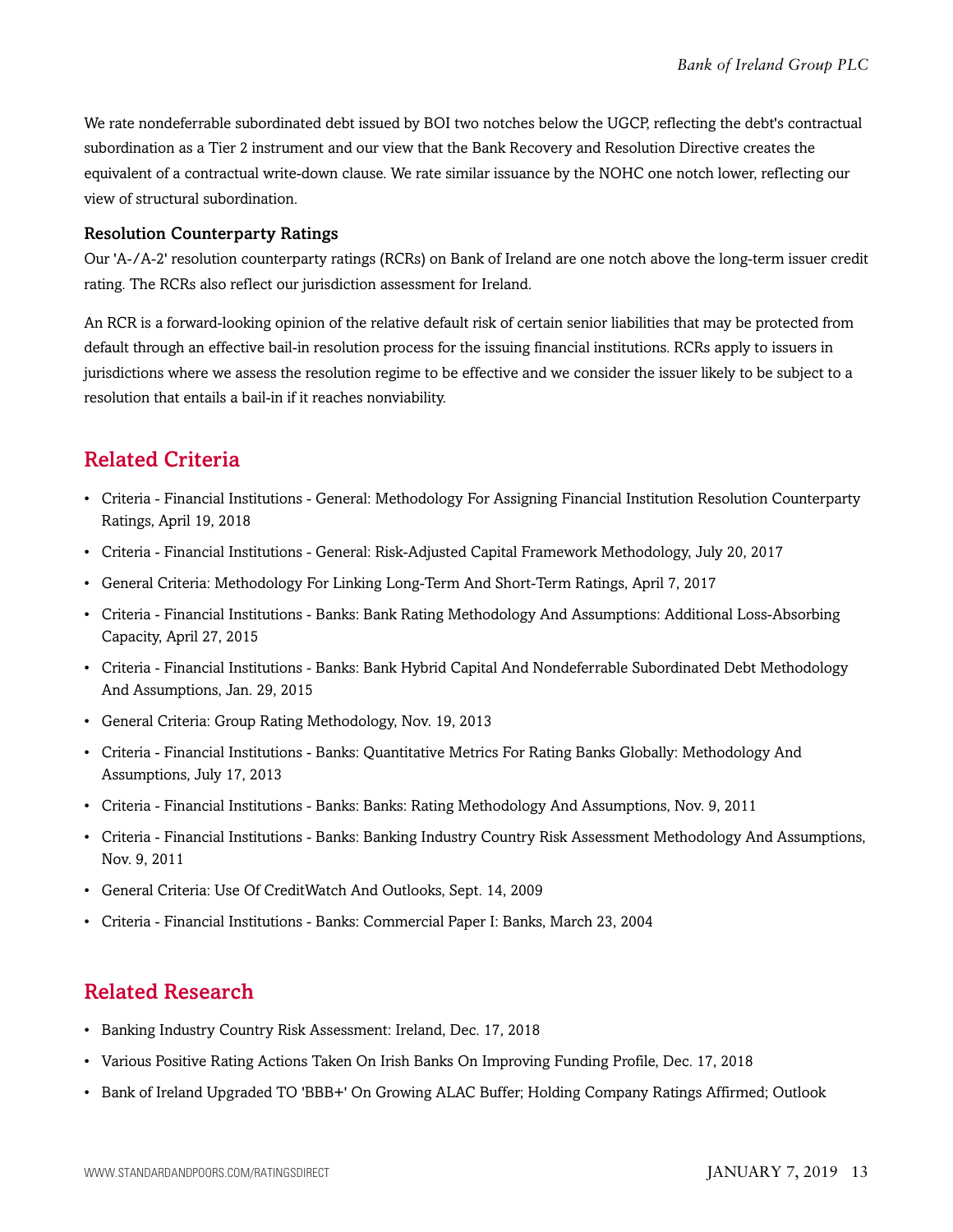Remains Positive, Oct. 3, 2018

• Merely A Win, No Grand Slam Glory For Irish Banks, March 26, 2018

| Ratings Detail (As Of January 7, 2019) |                   |
|----------------------------------------|-------------------|
| <b>Bank of Ireland Group PLC</b>       |                   |
| <b>Issuer Credit Rating</b>            | BBB-/Positive/A-3 |
| Senior Unsecured                       | $A-3$             |
| Senior Unsecured                       | BBB-              |
| Subordinated                           | <b>BB</b>         |
| <b>Issuer Credit Ratings History</b>   |                   |
| 12-Dec-2017                            | BBB-/Positive/A-3 |
| 14-Jul-2017                            | BBB-/Stable/A-3   |
| <b>Sovereign Rating</b>                |                   |
| Ireland                                | $A+$ /Stable/A-1  |
| <b>Related Entities</b>                |                   |
| <b>Bank of Ireland</b>                 |                   |
| <b>Issuer Credit Rating</b>            | BBB+/Positive/A-2 |
| <b>Resolution Counterparty Rating</b>  | $A-/-/A-2$        |
| Commercial Paper                       |                   |
| Local Currency                         | $A-2$             |
| Junior Subordinated                    | BB-               |
| Preference Stock                       | BB-               |
| Senior Unsecured                       | $A-2$             |
| Senior Unsecured                       | BBB+              |
| Subordinated                           | $BB+$             |

\*Unless otherwise noted, all ratings in this report are global scale ratings. S&P Global Ratings' credit ratings on the global scale are comparable across countries. S&P Global Ratings' credit ratings on a national scale are relative to obligors or obligations within that specific country. Issue and debt ratings could include debt guaranteed by another entity, and rated debt that an entity guarantees.